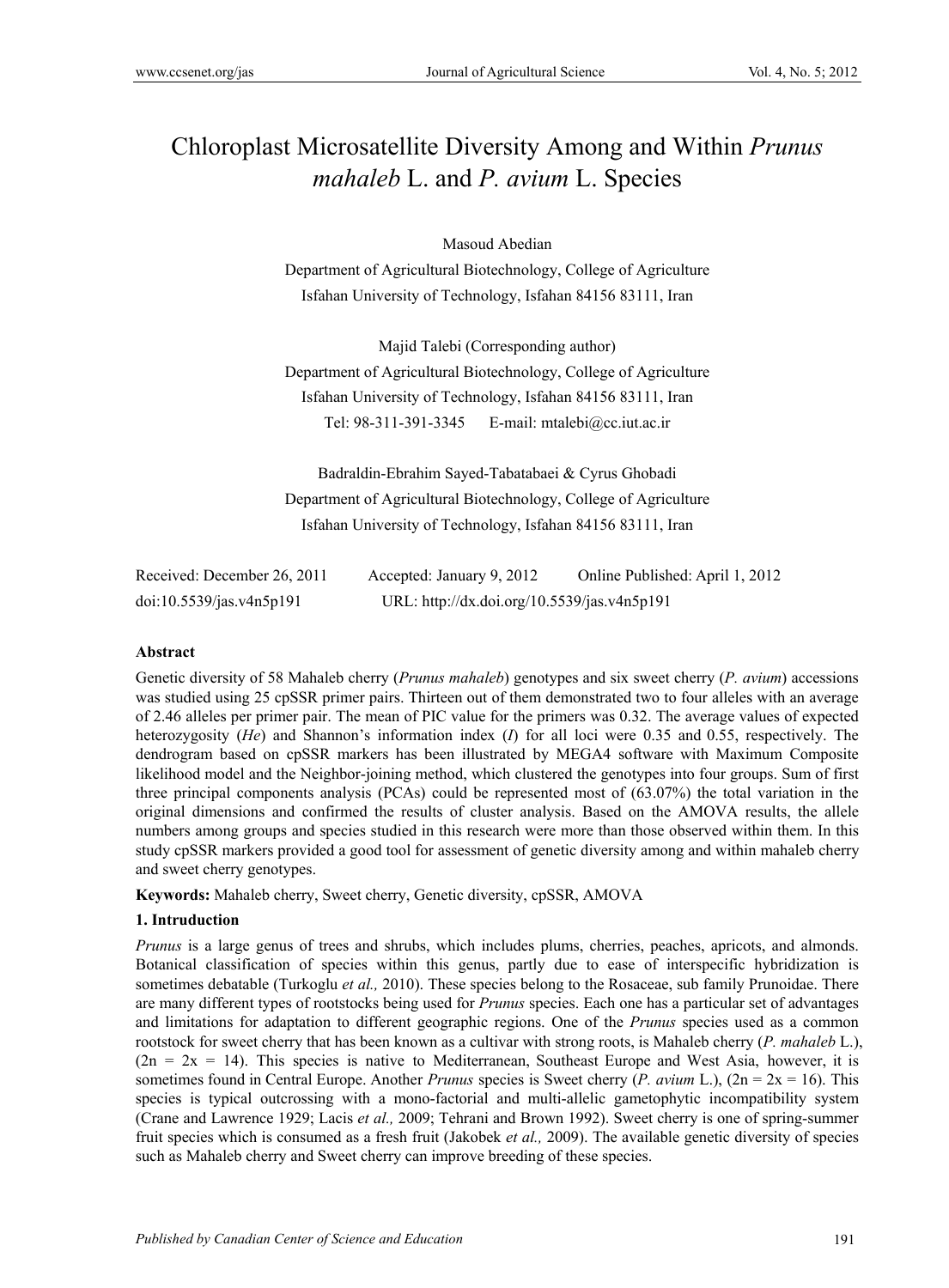The genomic studies concerning the fruit species have increased enormously to characterize fruit germplasm resources and analysis of their genetic diversity including *P. mahaleb* and *P. avium* species based on morphological characteristics and molecular markers (Ganji Moghadam and Khalighi 2006; Lacis *et al.,* 2009; Pedersen 2006; Rakonjac *et al.,* 1996; Wunsch and Hormaza 2002 and 2004). For crop improvement studies, researchers usually request plentiful genetic diversity among materials.

For breeding and commercialization of rootstocks, a precise determination and discrimination method for these materials is desired. Morphological traits are strongly affected by the environment and developmental stage of plants (Casas *et al.,* 1999). Therefore, it is very difficult to follow their morphological traits of rootstocks after grafting. Molecular markers are useful complements to morphological and phenotypic characters because they are plentiful, independent of tissue or environmental effects, and allow reliable identification and discrimination of genotypes in the early stages of development. The superiority of molecular markers over morphological characterization in fruit species is well recognized and widely accepted (Duminil and Di Michele, 2009; Ercisli *et al.,* 2007; Zamani *et al.,* 2007).

The chloroplast simple sequence repeat (cpSSR) is a DNA-based molecular marker with multi-allelic nature, co-dominant and reliable PCR-based marker system. The existence of highly polymorphic simple sequence repeats (SSRs) in the chloroplast genome of plants has provided opportunities to determine genetic diversity in population studies (Powell *et al.,* 1995, 1996). Several researches have been reported on the genetic variation within and among species using cpSSR markers (Malay *et al.,* 2009; Mehes *et al.,* 2009; Yan *et al.,* 2009). The cpSSR markers have been widely applied for researches on plant population genetics, phylogenetics, as well as germplasm identification and resource conservation (Dai *et al.,* 2006; Pardo *et al.,* 2008; Provan *et al.,* 2001; Sánchez-Pérez *et al.,* 2005; Setsuko *et al.,* 2007; Toplin *et al.,* 2008) and for genetic diversity studies in plants such as cedar (Terrab *et al.,* 2006), rice (Ishii and McCouch 2000; Provan *et al.,* 1997), jute (Basu *et al.,* 2004), *Ulex* (Cubas *et al.,* 2005), *Clintonia* (Wang *et al.,* 2011), pine (Powel *et al.,* 1995), potato (Brayan *et al.,* 1999), barley (Provan *et al.,* 1999), soybean (Powell *et al.,* 1996) and kiwi fruit (Weising and Gardner, 1999).

In this study, we used cpSSR markers for the first time to identify a set of polymorphic microsatellite loci and analysis of genetic diversity among and within *P. mahaleb* and *P. avium* species. It is expected that the information of this research will be useful for selection and more efficient utilization of this germplasm in breeding programs in the future.

#### **2. Materials and Methods**

#### *2.1 Plant Materials and DNA Extraction*

Young leaf samples of 64 genotypes from two *Prunus* species, which include 58 Mahaleb cherry (*P. mahaleb* L.) and six sweet cherry (*P. avium* L.), were used as starting material to carry out a chloroplast microsatellite marker analysis. The genotypes used in this study were obtained from the germplasm collection maintained at the Khorasan Agricultural and Natural Resources Research Centre, Mashhad, and Isfahan University of Technology, Isfahan, Iran. Based on morphological characteristics the plant materials were classified to dwarf and vigorous groups (Table1). The plant materials were treated with liquid nitrogen and stored at −80◦C until being used. Genomic DNA was extracted using the modified cetyltrimethyl ammonium bromide (CTAB) method of Doyle and Doyle (1987). The quality and concentration of the DNA samples were detected on 0.8% agarose gel by electrophoresis and spectrophotometeric measurement according to Sambrook and Russell (2001).

#### *2.2 cpSSR Analysis*

Twenty five cpSSR primers were selected for cpSSR analysis (Table 2), which purchased from Macrogen Co. (South Korea). PCR reactions were conducted in a 25µl volume consisting of 2.5µl of 10x PCR Buffer, 1.5mM MgCl2, 1U of *Taq* DNA polymerase, 200 µM of dNTPs, 0.3 µM of each primer and approximately 50 ng of template DNA.

Amplification were carried out in a Peltier Thermal Cycler PTC-0200 (Biorad Co.) with the following PCR program: 5 min of initial denaturing at 94°C, 30 cycles of three steps: 1min of denaturing at 94ºC, 1min at appropriate primer annealing temperatures (Table 2), 1min of elongation at 72ºC, followed by a final extension of 10 min at 72ºC. The PCR products were mixed with 10µl of formamide loading buffer (95% formamide, 20mM EDTA, pH8.0, 0.25% Xylene cyanol and 0.25% Bromophenol blue) and analyzed on 6% denatured polyacrylamide gels in 1x TBE buffer and then silver stained according to the reported procedure (Bassam *et al.,* 1991; Liu *et al.,* 2007).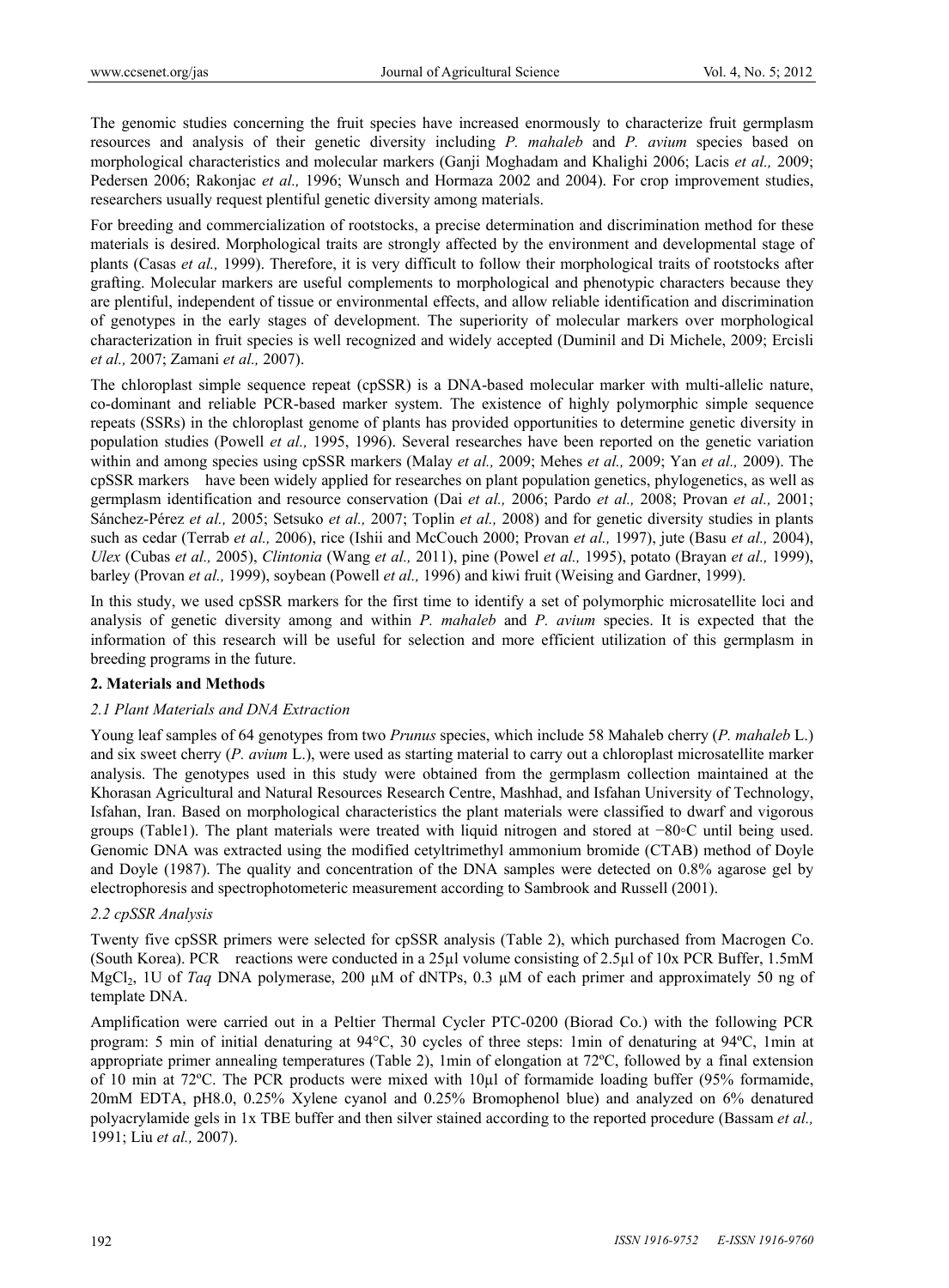## *2.3 Data Analysis*

All clearly detectable and reproducible amplified fragments were scored according to their different allele sizes band and the matrix of cpSSRs data was assembled. The diversity level of gene loci was evaluated with the polymorphic information content (PIC). The PIC value was calculated according to the formula: PIC*i* =  $1 - \Sigma P^2 i j$ , where *Pij* is the frequency of the *j*th allele for the *i*th marker (Smith *et al.,* 1997).

Distance matrix between genotypes was calculated and a dendrogram was constructed by the genetic distance matrix to display relationships among genotypes using MEGA4 software (Tamura *et al.,* 2007) with Maximum Composite likelihood model and the Neighbor-joining method. Bootstrap analysis with 1000 replicates was also performed to obtain the confidence of branches of the cluster tree.

The chloroplast haplotypes of each individual were generated by combination of alleles detected from the polymorphic primers, because of the non-recombination nature of the chloroplast genome. cpDNA haplotypes were treated as alleles at a single locus. Multilocus haplotypes were generated by combining information from all polymorphic loci. Diversity values based on haplotype frequencies were calculated using Arlequin 3.1 software (Excoffier *et al.,* 2005).

For each cpSSR marker, the presence or absence of each single fragment was coded as 1 or 0, respectively to generate a binary data matrix. Genetic relationships among genotypes were further analyzed by the principal component analysis (PCA) of a similarity matrix according to the extracted Eigen vectors in NTSYS-pc version 2.02i (Rohlf 2000).

Population genetic analysis was performed using the model for co-dominant markers with haploid individuals using POPGENE version 1.32 (Yeh *et al.,* 1999) to calculate observed number of alleles (*Na*), effective number of alleles per locus (*Ne*), Nei's gene diversity (*H*) (Levene 1949; Nei 1973) and Shannon's information index (*I*) (Lewontin 1972).

Analysis of molecular variance (AMOVA) was performed to estimate variance components for cpSSR data, partitioning the variation into within and among populations, using Arlequin 3.1 software (Excoffier *et al.,* 2005) with 1000 bootstrap replicates.

## **3. Results**

#### *3.1 Allelic Variation of cpSSR Loci*

Twenty five cpSSR primer pairs were used to amplify DNA fragments from 64 *P. mahaleb* and *P. avium* genotypes and 16 out of them were amplified fragments in all genotypes. Eleven out of 16 primer pairs were showed polymorphic bands with a number of alleles ranging from two to four. A total of 25 alleles were identified with an average of 2.27 alleles per locus, while effective number of alleles (*Ne*) varied from 1.2 to 1.91 with a mean value of 1.56 (Table 3). The genotypes studied revealed significant levels of cpDNA genetic diversity, with percentage of polymorphic bands (PPB) of 68.75%. The mean of polymorphism information content (PIC) was 0.32 which ranged from 0.17 to 0.48 (Table 3). At each single primer pair, the average values of Nei's gene diversity (*H*) and Shannon's information index (*I*) were 0.35 (range: 0.17-0.48) and 0.55 (range: 0.31-0.67), respectively (Table 3).

The combination of the alleles at each of the eleven polymorphic loci constituted 43 haplotypes (Table 4). Ten haplotypes (H2, H3, H4, H5, H6, H7, H10, H12, H16 and H36) being found in more than one genotype and the rest of them were in a single genotype. The most of haplotype frequency (0.0862) was seen in five genotypes (T11, T27, T96, T106 and T143) and the lowest one (0.0172) was observed in 29 genotypes (Table 4).

#### *3.2 Genetic Relationships among Genotypes*

The distance matrix of the 64 genotypes based on cpSSR analysis constructed by MEGA4 software, showed that genetic relationships of 64 genotypes were different and the range of distance varied from 0.0 to 0.427 with an average of 0.22 (data not shown). The lowest genetic distance was showed between "T143" and "T96" genotypes (0.0), whereas the most genetic distance was between "T263" and "Azadi6" genotypes (0.427).

#### *3.3 Cluster Analysis*

The dendrogram constructed from the distance matrix based on Maximum Composite likelihood model and the Neighbor-joining method was grouped the 64 genotype into two main clusters and four groups (Fig. 1). Cluster I is the biggest cluster, comprised of 58 Mahaleb cherry genotypes which divided in the three groups and Cluster II consisted of six sweet cherry accessions that clustered in one group, separately.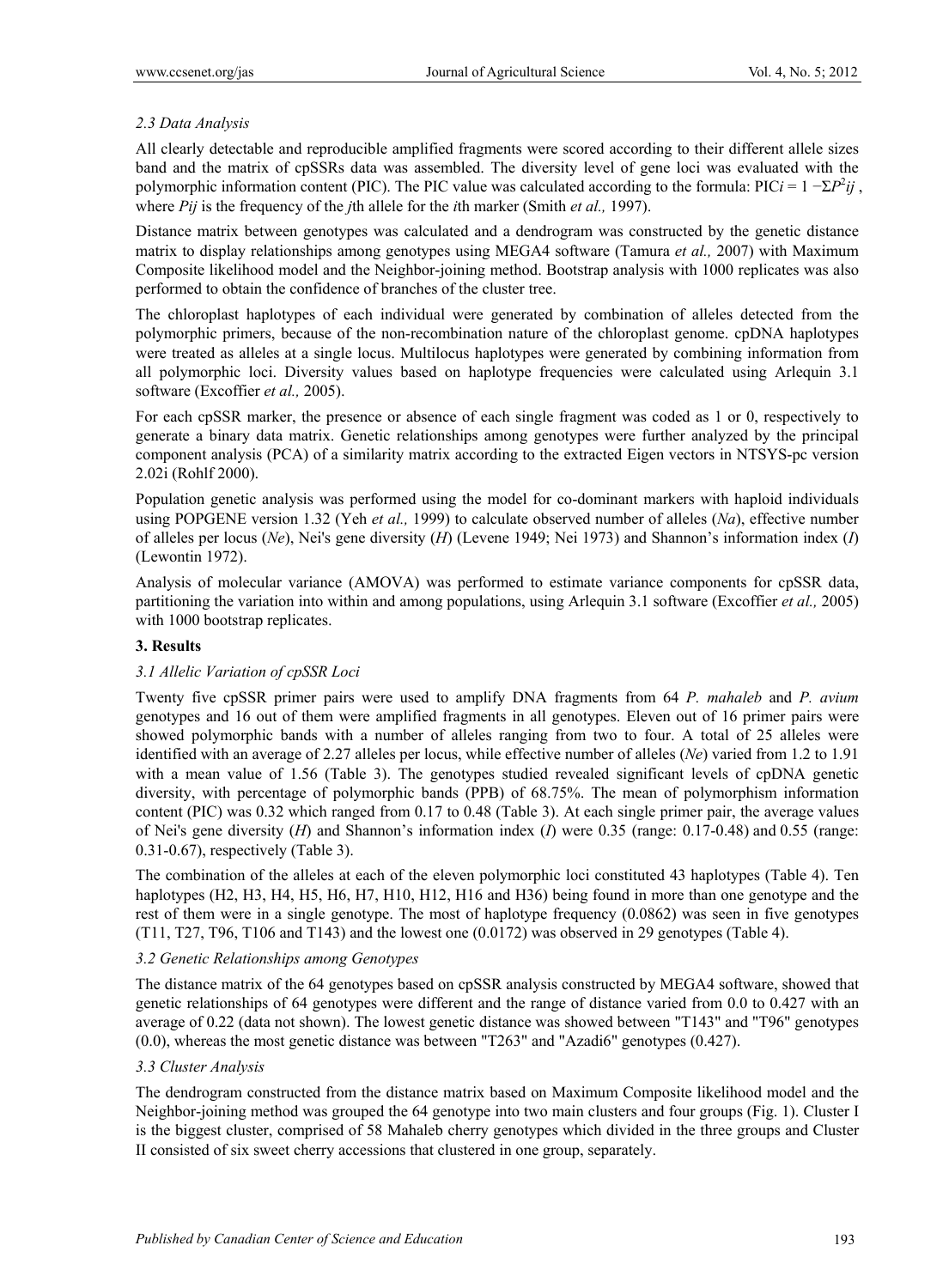The first three principal axes of PCA analysis explained 53.05%, 5.84% and 4.18% of the total variation, respectively. Sum of first three PCAs could be represented most of (63.07%) the total variation in the original dimensions and confirmed the results of cluster analysis.

## *3.4 Population Genetic Structure of Genotypes*

Analysis of molecular variance (AMOVA) was performed to differentiation of dwarf and vigorous genotypes and to estimate the percentage of intra and intergroup genetic variation (Table 5, Analysis 1). Although significant variation was observed among the groups ( $Fst = 0.06$ ;  $P = 0.0049$ ), 93.88% of the total variance occurred within groups and 6.12% attributed to among groups. The results showed that the haplotype diversity among vigorous genotypes (0.37) is more than dwarf genotypes (0.24).

Another AMOVA analysis was conducted to estimate the percentage of intra and inter-species genetic variation, which revealed a significant variation among the studied species ( $Fst = 0.56$ ;  $P \le 0.001$ ). This analysis results showed that 55.72% and 44.28% variation accounted for among and within species, respectively (Table 5, Analysis 2). Haplotye diversity within *P. mahaleb* (0.27) was significantly more than *P. avium* species (0.16).

#### **4. Discussion**

## *4.1 Chloroplast Microsatellite Diversity*

Assessment of genetic diversity is an essential component which improved breeding of species. Results obtained in genetic diversity studies of *P.mahaleb* and *P.avium* based on morphological characteristics and molecular markers indicated that abundant genetic diversity exists in these species (Ganji Moghadam and Khalighi 2006; Lacis *et al.,* 2009; Pedersen 2006; Rakonjac *et al.,* 1996 Wunsch and Hormaza 2002 and 2004). Using cpSSR as a basis molecular marker in this study is the first attempt to determine genetic variation among and within *P.mahaleb* and *P.avium* genotypes. The PPB (68.75%) on the species level was near with that of detected using nuclear SSR markers on the Latvian and Swedish sweet cherry (*Prunus avium* L.) (Lacis *et al.,* 2009). The number of alleles per locus in this study (Table 3) was similar with that of pines, *Clintonia* Raf and almond (Echt *et al.,* 1998; Wang *et al.,* 2011; Zeinalabedini *et al.,* 2010; Zhang *et al.,* 2004;) while lower than that of some species (Jiang *et al.,* 2004; Sánchez-Pérez *et al.,* 2005; Setsuko *et al.,* 2007) using nuclear SSR. These show that a lower level of polymorphic for a single locus is detected using cpSSR than using nuclear SSR.

The mean of PIC in this study was in the range of 0.25 to 0.5 (0.5 > PIC > 0.25). This indicates that the cpSSR markers could develop medium loci polymorphism which is useful for genetic variation of genotypes studied (Vaiman *et al.,* 1994; Xie *et al.,* 2010).

Average heterozygosity or gene diversity (*He*) is more appropriate than the proportion of polymorphic loci in assessment of genetic variation ( Nei 1987). The mean of heterozygosity calculated for each primer pair in this study was similar with that sweet cherries in other study (Schueler *et al.,* 2003; Wunsch and Hormaza 2004), peach (Sosinski *et al.,* 2000; Testolin *et al.,* 2000) and apricot (Hormaza 2002 ). The mean of Shannon's information index in this research was 0.55; in agreement with the results of Jin *et al.,* (2008), Xie *et al.,* (2010) and Xu-Xiao *et al.,* (2008). Shannon's information index (Lewontin 1972) was calculated to provide a relative estimate of the degree of variation within genotypes.

#### *4.2 Cluster Analysis and Population Genetic Structure*

The clustering results based on polymorphic cpSSR loci fit well to the genetic distance matrix. It was noticed according to dendrogram that *P. mahaleb* L. and *P. avium* L. species were separated which shows the ability of cpSSR markers to separate these two species. Results of clustering showed that "T204" genotype from *P. mahaleb* L. as having the closest genetic relationship with sweet cherry accessions supporting the hypothesis which was based mainly on morphological characteristics. Also, this suggested that "T204" probably arose by hybridization with *P. mahaleb* L. and *P. avium* L.

Some aspects of interrelation among materials studied that were not recognizable by cluster, revealed by the principal components analysis (PCA). Sum of first three PCAs in this study were 63.07%, which this result demonstrates proper distribution of cpSSR markers through entire genome and confirmed the results of cluster analysis; in agreement with the results of Wang *et al.,* (2011).

The large amount of variation attributed to differences within groups (93.88%) and *Fst* value (0.06) showed by AMOVA analysis of two groups of the genotypes which shows a moderate differentiation. In another result of this analysis the differences among species showed the most of variation (55.72%) and the rest was attributed to differences within species and *Fst* value was 0.56. *Fst* value above 0.25 indicated high genetic variation (Wright 1978), and gene flow was limited among the species. Based on these results, the allele numbers among groups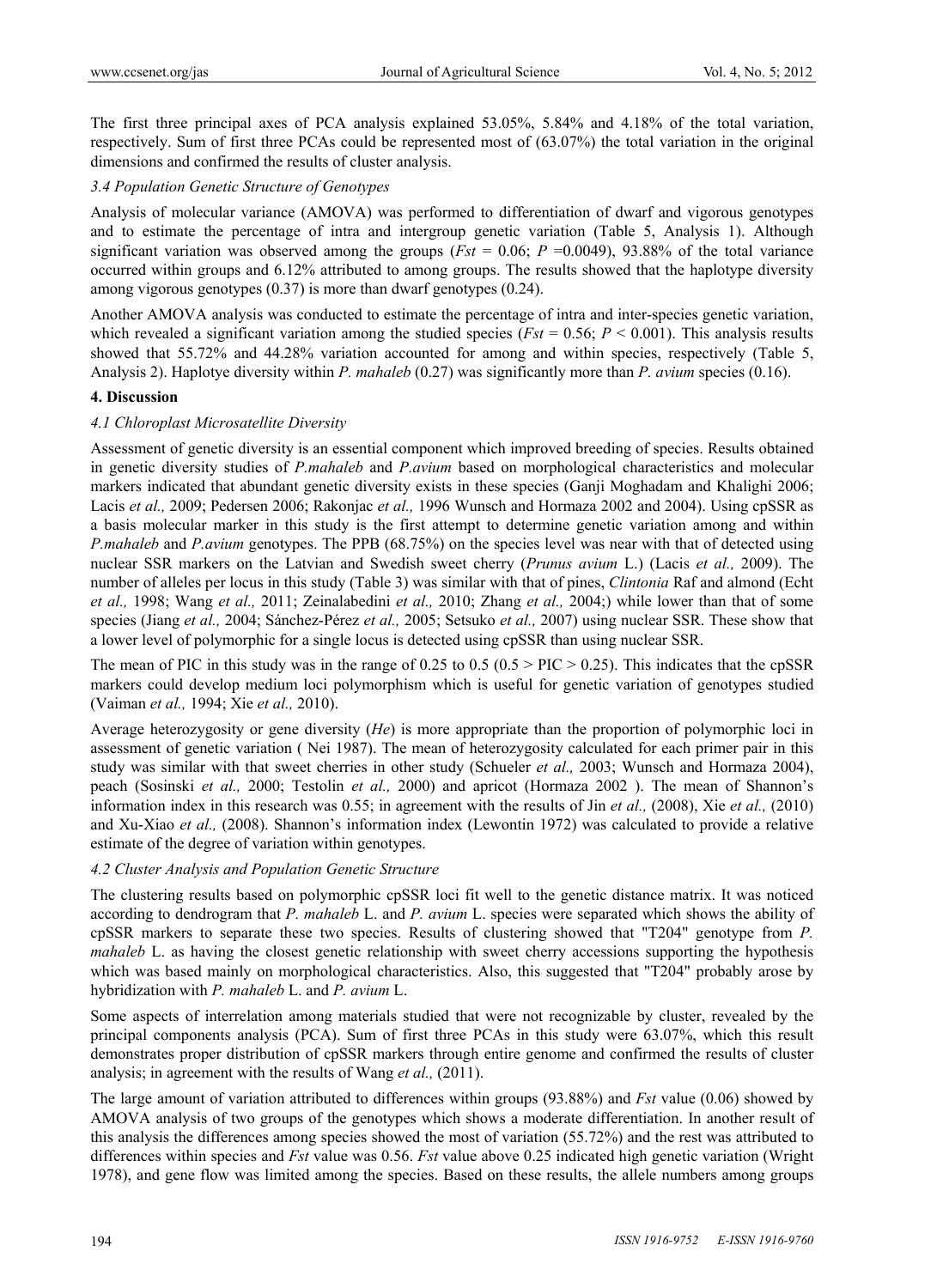and species studied in this research were more than those observed within them, which shows strong differentiation. These results are in agreement with the results of Wang *et al.,* (2008) and Zhao *et al.,* (2010).

#### **5. Conclusion**

In conclusion, chloroplast microsatellite primers used in this study were able to separate genotypes and species of *P. mahaleb* L. and *P. avium* L. according to determine genetic diversity among them. Therefore, cpSSR markers provided a good tool for assessment of genetic diversity among and within species. Consequently, an advantage of microsatellites in the study of conservation genetics is the fact that primers developed for one species are frequently applicable to related taxa.

#### **References**

Basu, A., Ghosh, M., Meyer, R., Powell, W., Basak, S.L. & Sen, S. K. (2004). Analysis of genetic diversity in cultivated Jute determined by means of SSR markers and AFLP profiling*. Crop. Sci.*, *44*, 678–685.

Bassam, B. J., Caetano-anolles, G. & Gresshoff, P. M. (1991). Fast and sensitive silver staining of DNA in polyacrylamide gels. *Anal. Biochem.*, *196*, 80–83.

Bryan, G. J., McNicoll, J., Ramsay, G., Meyer, R. C. & Jong, W. S. D. (1999). Polymorphic simple sequence repeat markers in chloroplast genomes of Solanaceous plants. *Theor. Appl. Genet*., *99*, 859–867. http://dx.doi.org/10.1007/s001220051306

Casas, A. M., Igartua, E., Balaguer, G. & Moreno, M. A. (1999). Genetic diversity of *Prunus* rootstocks analyzed by RAPD markers. *Euphytica*, *110*, 139-149.

Cheng, Y. J., Meng, H. J., Guo, W. W. & Deng, X. X. (2006). Universal chloroplast primer pairs for simple sequence repeat analysis in diverse genera of fruit crops. *J. Hortic. Sci. Biotechnol*., *81*, 132–138.

Crane, M. B. & Lawrence, W. J. C. (1929). Genetical and cytological aspects of incompatibility and sterility in cultivated fruits. *J. Pomol. Hort. Sci*., *7*, 276–301.

Cubas, P., Pardo, C. & Tahiri, H. (2005). Genetic variation and relationships among *Ulex* (Fabaceae) species in southern Spain and northern Morocco assessed by chloroplast microsatellite (cpSSR) markers. *Amer. J. Bot.*, *92*, 2031–2043.

Dai, W. J., Tang, S. Q. & Liu, Y. H. (2006). Study on genetic diversiy of the endangered plant *Abies ziyuanensis* by using chloroplast SSR marker. *Guangxi. Sci*., *13*, 151–155.

Doyle, J. J. & Doyle, J. L. (1987). A rapid DNA isolation procedure for small quantities of fresh leaf tissue. *Phytochem. Bull.*, *19*, 11–15.

Duminil, J. & Di-Michele, M. (2009). Plant species delimitation: a comparison of morphological and molecular markers. *Plant Biosyst*., *143*, 528-542.

Echt, C. S., Devernol, L., Anzidemi, & Vendraming, G. (1998). Chloroplast microsatellites reveal population geneticdiversity in red pine, Pinus resinosa Ait. *Mol. Ecol*., *7*, 307-317.

Ercisli, S., Agar, G., Orhan, E. & Yildirim, N. (2007). Interspecific variability of RAPD and fatty acid composition of some pomegranate cultivars (*Punica granatum* L.) growing in Southern Anatolia Region in Turkey. *Biochem. Syst. Ecol., 35*, 764-769. http://dx.doi.org/10.1016/j.bse.2007.05.014.

Excoffier, L., Laval, G. & Schneider, S. (2005). Arlequin ver. 3.0: An integrated software package for population genetics data analysis. *Evol. Bioinfo.Online*, *1*, 47-50.

Ganji Moghadam, E. & Khalighi, A. (2006). Relationship between vigor of Iranian *Prunus mahaleb* L. selected dwarf rootstocks and some morphological characters. *Sci. Hort.*, *111*, 209–212. http://dx.doi.org/10.1016/j.scienta.2006.10.028

Hormaza, J. I. (2002). Molecular characterisation and similarity relationships among apricot (*Prunus armeniaca* L.) genotypes using simple sequence repeats. *Theor. Appl. Genet., 104*, 321–328.

Ishii, T. & McCouch, S. R. (2000). Microsatellites and microsynteny in the chloroplast genomes of *Oryza* and eight other Gramineae species. *Theor. Appl. Genet.,* 100, 1257–1266. http://dx.doi.org/10.1007/s001220051432

Jiang, C. S., Ma, X. R., Zou, D. M. & Zhang, Y. Z. (2004). SSR analysis of genetic diversity among *Stylosanthes guianensis* accessions. *High. Tech. Lett., 14*, 238–241.

Jin, L., Jian-Ping, G., Dong-Xu, X., Xiao-Yan, Z., Jing, G. & Xu-Xiao, Z. (2008). SSR analysis of genetic diversity among *Stylosanthes guianensis* accessions. *Acta. Agron. Sin*., *34*, 1901–1909.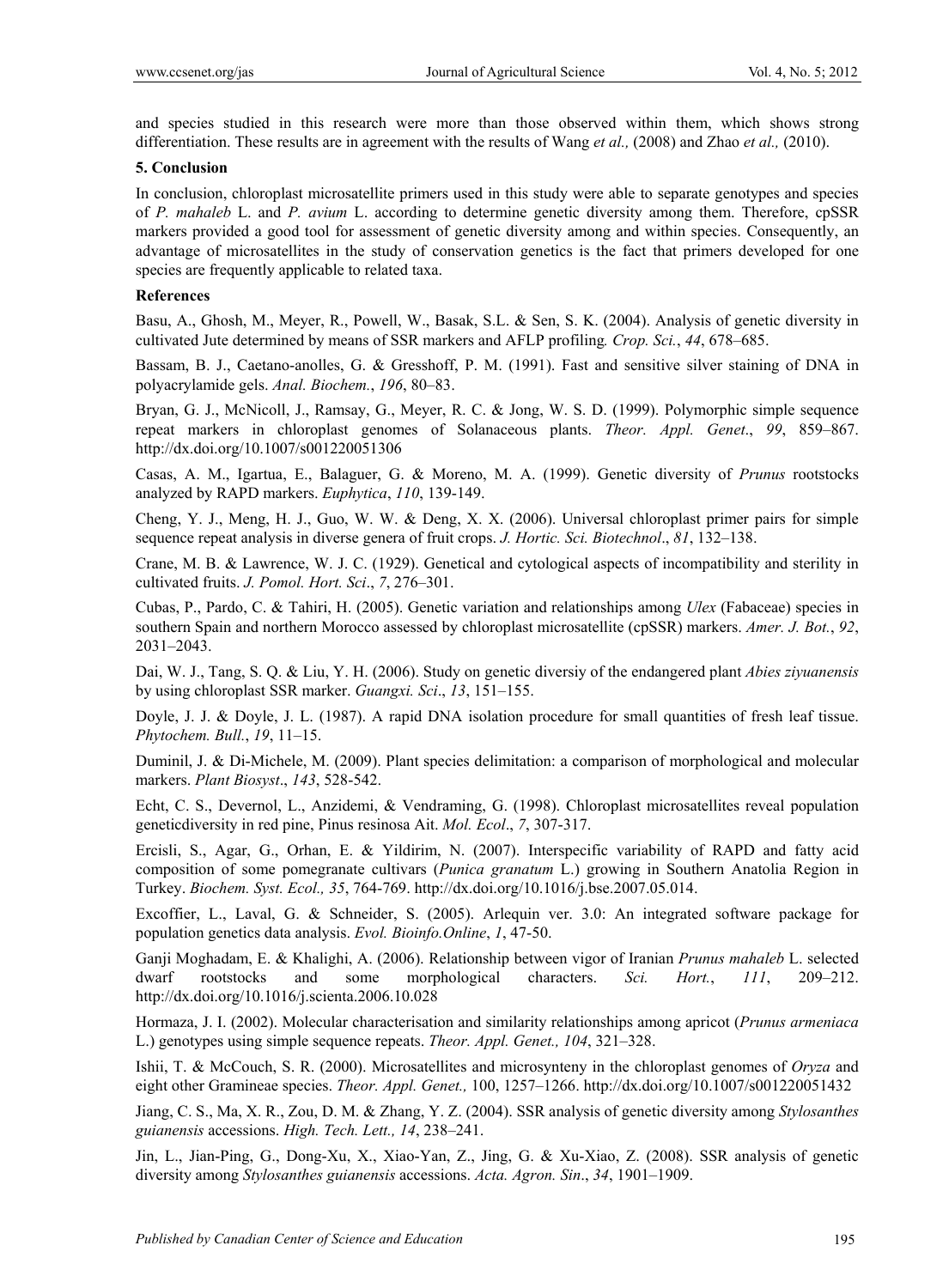Jakobek, L., Seruga, M., Voca, S., Sindrak, Z. & Dobricevic, N. (2009). Flavonol and phenolic acid composition of sweet cherries (cv. Lapins) produced on six different vegetative rootstocks. *Sci, Hort*., *123*, 23–28. http://dx.doi.org/10.1016/j.scienta.2009.07.012

Lacis, G., Rashal, I., Ruisa, S., Trajkovski, V. & Iezzoni, A. (2009). Assessment of genetic diversity of Latvian and Swedish sweet cherry (*Prunus avium* L.) genetic resources collections by using SSR (microsatellite) markers. *Sci. Hort*., *121*, 451–457. http://dx.doi.org/10.1016/j.scienta.2009.03.016

Levene, H. (1949). On a matching problem in genetics. *Ann. Math. Stat*., *20*, 91-94. http://dx.doi.org/10.1214/aoms/1177730093

Lewontin, R.C. (1972). The apportionment of human diversity. *Evol. Biol*., *6*, 381–398.

Liu, L., Zhu, X., Gong, Y., Song, X., Wang, Y., Zhao, L. & Wang, L. (2007).Genetic diversity analysis of radish germplasm with RAPD, AFLP and SRAP markers. *Acta. Hort., 760*, 125–130.

Malay, C.S., Carolyn, A.Y. & Andrew, A. H. (2009). Genetic variation within and among wild rye (*Elymus canadensis* and *E. virginicus*) populations from the Southern Great Plains. *Crop. Sci*., *49*, 913–922. http://dx.doi.org/10.2135/cropsci2008.04.0239

Mehes, M., Nkongolo, K. K. & Michael, P. (2009). Assessing genetic diversity and structure of fragmented populations of eastern white pine (*Pinus strobus*) and western white pine (*P. monticola*) for conservation management. *J. Plant. Ecol*., *2*, 143–151. http://dx.doi.org/10.1093/jpe/rtp016

Nei, M. (1973). Analysis of gene diversity in subdivided populations. *Proc. Natl. Acad. Sci.USA.* 

Nei, M. (1987). Molecular evolutionary genetics. Columbia University Press, New York.

Pardo, C., Cubas, P. & Tahiri, H. (2008) Genetic variation and phylogeography of *Stauracanthus* (Fabaceae, Genisteae) from the Iberian Peninsula and northern Morocco assessed by chloroplast microsatellite (cpSSR) markers. *Amer. J Bot., 95*, 98–109.

Pedersen, B. H. (2006). DNA fingerprints of 51 sweet and sour *Prunus* accessions using simple sequence repeats. *J. Hort. Sci. Biotech., 81*, 118–124.

Powell, W., Morgante, M. & Andre, C. (1995). Hypervariable microsatellites provide a general source of polymorphic DNA markers for the chloroplast genome. *Curr. Biol., 5*, 1023-1029.

Powell, W., Morgante, M., Doyle, J. J., Mcnicol, J. W., Tingey, S. V. & Rafalski, A. J. (1996). Genepool variation in genus *Glycine* subgenus *Soja* revealed by polymorphic nuclear and chloroplast microsatellites. *Genetics, 144*, 793-803.

Provan, J., Powell, W. & Hollingsworth, P. M. (2001). Chloroplast microsatellites: new tools for studies in plant ecology and evolution. *Trends. Ecol. Evol*., *16*, 142–147.

Provan, J., Russell, J. R., Booth, A. & Powell, W. (1999). Polymorphic chloroplast simple sequence repeat primers for systematic and population studied in the genus *Hordeum*. *Mol. Ecol.*, *8*, 505-511.

Provan, J., Wilson, N. J. & Soranzo, N. (1998). The use uniparentally inherited simple sequence reprat markers in plant population studies and systematics. In: Molecular Systematics and Plant Evolution (eds Hollingsworth M, Gornall R, Bateman R). Taylor and Frac. London. In press.

Rakonjac, V., Surlan-Momiravac, G. & Ljubanovic-Ralevic, I. (1996). Morphological and biochemical variability in different populations of wild sweet cherry. *Acta. Hort*., *410*, 413–421.

Rohlf, F. J. (2000). NTSYS-pc: numerical taxonomy and multivariate analysis system, version 2.1. Exeter Software, New York.

Sambrook, J. & Russell, D. (2001). Molecular cloning, A laboratory manual, Cold Spring Harbor Laboratory Press, New York.

Sánchez-Pérez, R., Ruiz, D., Dicenta, F., Egea, J. & Martinez-Gomez, P. (2005). Application of simple sequence repeat (SSR) markers in apricot breeding: molecular characterization, protection, and genetic relationships. *Sci. Hort*., *103*, 305–315. http://dx.doi.org/10.1016/j.scienta.2004.06.009

Schueler, S., Tusch, A., Schuster, M. & Ziegenhangen, B. (2003). Characterization of microsatellites in wild and sweet cherry (*Prunus avium* L.) – markers for individual identification and reproductive processes. *Genome*, *46*, 95–102.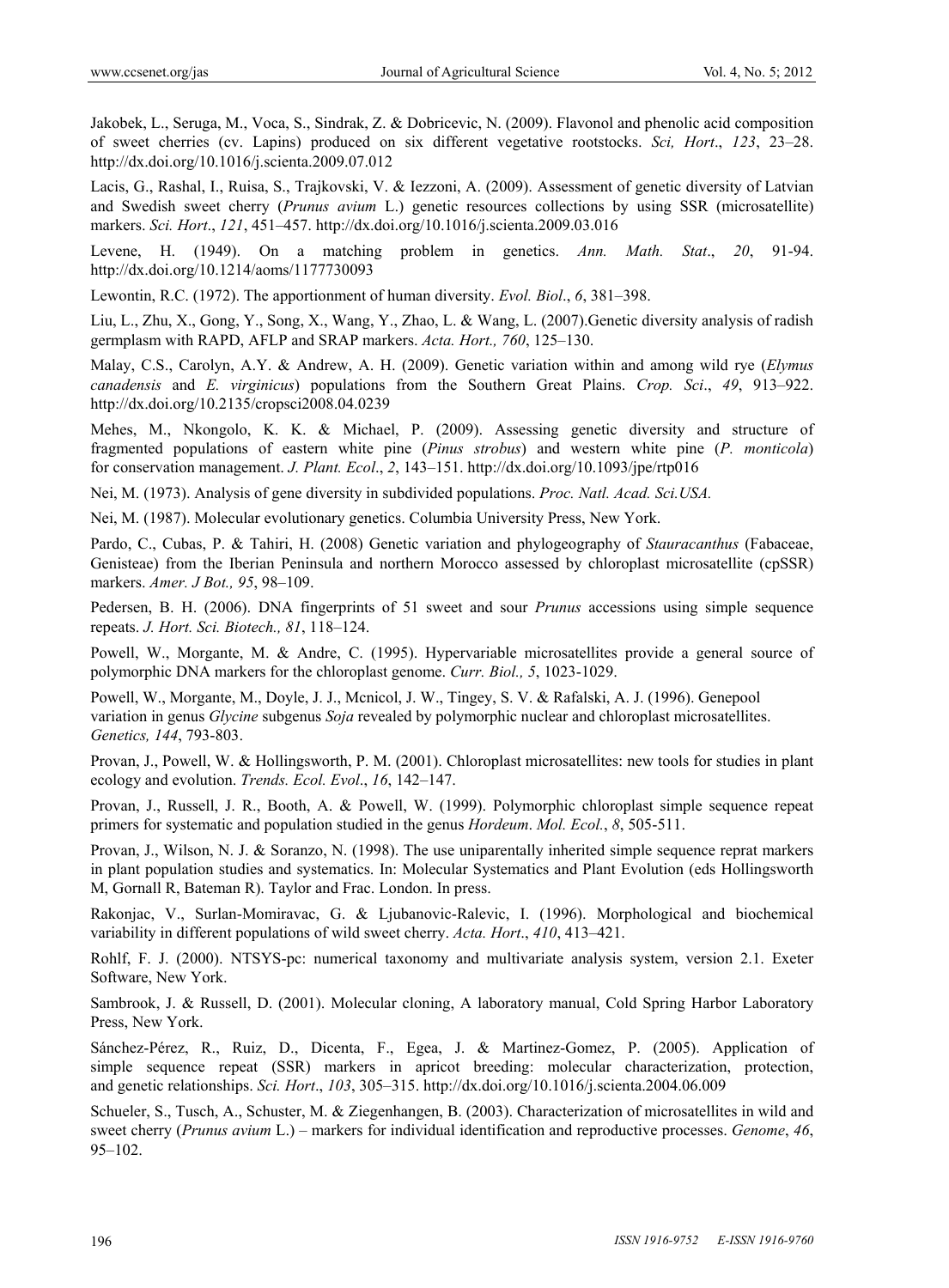Setsuko, S., Ishida, K., Ueno, S., Tsumura, Y. & Tomaru N. (2007). Population differentiation and gene flow within a metapopulation of a threatened tree, *Magnolia stellata* (Magnoliaceae). *Amer. J. Bot*., *94*, 128–136.

Smith, J. S. C., Chin, E. C. L., Shu, H., Smith, O. S., Wall, S. J., Senior, M. L., Mitchell, S. E., Kresovich, S. & Ziegle, J. (1997). An evaluation of the utility of SSR loci as molecular markers in maize(*Zea mays* L.): comparisons with data from RFLP sand pedigree. *Theor. Appl. Genet.*, *95*, 163–173.

Sosinski, B., Gannavarapu, M., Hager, L. D., Beck, L. E., King, G. J., Ryder, C. D., Rajapakse, S., Baird, W. V., Ballard, R. E. & Abbott, A. G. (2000). Characterisation of microsatellite markers in peach [*Prunus persica* (L.) Batsch]. *Theor. Appl. Genet*., *101*, 421–428. http://dx.doi.org/10.1007/s001220051499

Tamura, K., Dudley, J., Nei, M. & Kumar, S. (2007). MEGA4: Molecular Evolutionary Genetics Analysis (MEGA) software version 4.0. *Mol. Biol. Evol*., *24*, 1596-1599.

Tehrani, G. & Brown, S. K. (1992). Pollen-incompatibility and self fertility in sweet cherry. *Plant Breed. Rev*., *9*, 368–370. http://dx.doi.org/1010.1002/9780470650363.ch10

Terrab, A., Paun, O., Talavera, S., Tremetsberger, K., Arista, M. & Stuessy, T. F. (2006). Genetic diversity and population structure in natural populations of Moroccan Atlas cedar (*Cedrus atlantica*; Pinaceae) determined with cpSSR markers. *Amer. J. Bot*., *93*, 1274–1280.

Testolin, R., Marrazzo, T., Cipriani, G., Quarta, R., Verde, I., Cettori, M. T., Pancaldi, M. & Sansavini, S. (2000). Microsatellite DNA in peach (*Prunus persica* L. Batsch) and its use in fingerprinting and testing the genetic origin of cultivars. *Genome*, *43*, 512-520.

Toplin, J. A., Norris, T. B., Lehr, C. R., McDermott, T. R. & Castenholz, R. W. (2008). Biogeographic and phylogenetic diversity of *Thermoacidophilic cyanidiales* in Yellowstone National Park, Japan, and New Zealand. *Appl. Environ. Microbiol*., *7*, 2822–2833.

Turkoglu, Z., Bilgener, S., Ercisli, S., Bakir, M., Koc, A., Akbulut, M., Gercekcioglu, R., Gunes, M. & Esitken, A. (2010). Simple sequence repeat-based assessment of genetic relationships among *Prunus* rootstocks. *Genet. Mol. Res*., *9*, 2156-2165. http://dx.doi.org/10.4238/vol9-4gmr957

Vaiman, D., Mercier, D. & Moazai, G. (1994). A set of 99 cattle microsatellite, characterization, synteny mapping and polymorphism. *Mamm. Genome*, *5*, 288–297.

Wang, X., Zhao, F., Hu, Z., Critchley, A., Morrell, S. & Duan, D. (2008). Inter-simple sequence repeat (ISSR) analysis of genetic variation of *Chondrus crispus* populations from North Atlantic. *Aquat. Bot*., *88*, 154–159. http://dx.doi.org/10.1016/j.aquabot.2007.10.001

Wang, Y., Guo, J. & Zhao, G. (2011). Chloroplast microsatellite diversity of *Clintonia udensis* (Liliaceae) populations in East Asia. *Biochem. Syst. Ecol*., *39*, 22-30, http://dx.doi.org/101016/j.bse.2010.12.015.

Weising, K. & Gardner, R. C. (1999). A set of conserved PCR primers for analysis of simple sequence repeat polymorphisms in chloroplast genomes of dicotyledonous angiosperms. *Genome*, *42*, 9–19.

Wright, S. (1978). Evolution and the genetics of populations. University of Chicago Press, Chicago.

Wunsch, A. & Hormaza, J. I. (2002). Molecular characterisation of sweet cherry (*Prunus avium* L.) genotypes using peach [*Prunus persica* (L.) Batsch] SSR sequences. *Heredity*, *89*, 56–63.

Wunsch, A. & Hormaza, J. I. (2004). Molecular evaluation of genetic diversity and S-allele composition of local Spanish sweet cherry (*Prunus avium* L.) cultivars. *Genet. Res. Crop. Evol.*, *51*, 635–641. http://dx.doi.org/10.1038/sj.hdy.6800101

Xie, W., Zhang, X., Cai, H., Liu, W. & Peng, Y. (2010). Genetic diversity analysis and transferability of cereal EST-SSR markers to orchardgrass (*Dactylis glomerata* L.). *Biochem. Syst. Ecol., 38*, 740–749. http://dx.doi.org/10.1016/j.bse.2010.06.009

Xu-Xiao, Z., Jian-Ping, G., Shu-Min, W. & Qing-Chang, L. (2008). Genetic diversity among chinese Pea (*Pisum sativum* L.) landraces as revealed by SSR Markers. *Acta. Agron. Sin*., *34*, 1330–1338. http://dx.doi.org/10.3724/SP.J.1006.2008.01330

Yan, J., Chu, H. J., Wang, H. C., Li, J. Q. & Sang, T. (2009). Population genetic structure of two *Medicago* species shaped by distinct life form, mating system and seed dispersal. *Ann. Bot*., *103*, 825–834. http://dx.doi.org/10.1093/aob/mcp006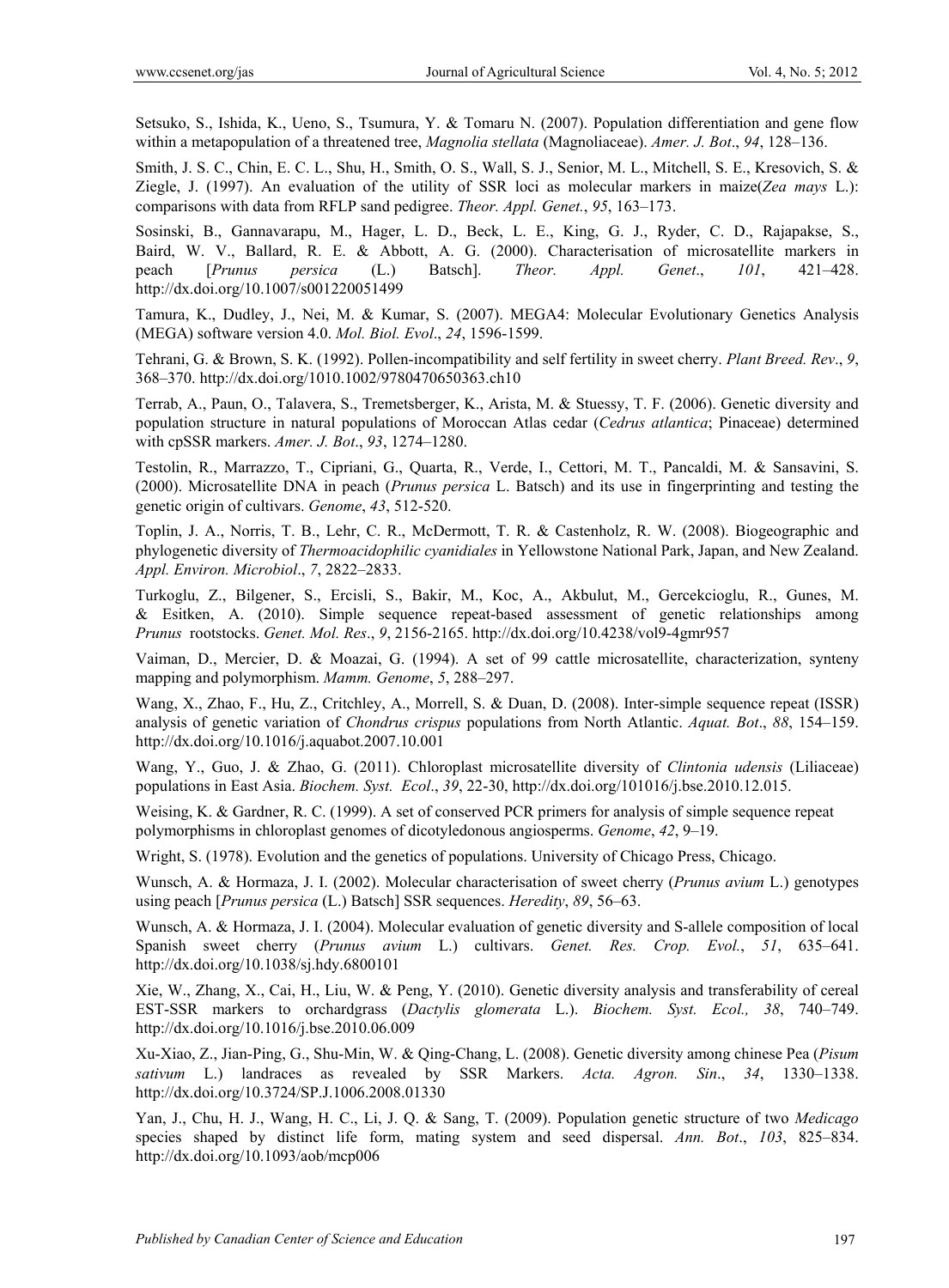Yeh, F. C., Yang, R. C., Boyle, T., Ye, Z. H. & Mao, J. X. (1999). POPGENE, the user friendly shareware for population genetic analysis. Molecular Biology and Biotechnology Centre. University of Alberta, Edmonton, Canada.

Zamani, Z., Sarkhosh, A., Fatahi, R. & Ebadi, A. (2007). Genetic relationships among pomegranate genotypes studied by fruit characteristics and RAPD markers. *J. Hort. Sci. Biotech., 82*, 11-18.

Zeinalabedini, M., Khayam-Nekoui, M., Grigorian, V., Gradziel, T. M. & Martinez-Gomez, P. (2010). The origin and dissemination of the cultivated almond as determined by nuclear and chloroplast SSR marker analysis. *Sci. Hort*., *125*, 593–601. http://dx.doi.org/10.1016/j.scienta.2010.05.007.

Zhang, X. Y., Bai, S. J. & Huang, M. R. (2004). Analysis of genetic structure in population of *Larix keampferi* by chloroplast SSR markers. *Heredity*, *26*, 486–490.

Zhao, W., Chung, J., Cho, Y., Rha, W., Lee, G., Ma, K., Han, S., Bang, K., Park, C., Kim, S. & Park, Y. (2010). Molecular genetic diversity and population structure in *Lycium* accessions using SSR markers. *C. R. Biologies, 333*, 793–800. http://dx.doi.org/10.1016/j.crvi.2010.10.002

| No.                     | Genotype         | Species   | Group    | No. | Genotype            | Species   | Group    |
|-------------------------|------------------|-----------|----------|-----|---------------------|-----------|----------|
|                         |                  |           | name     |     |                     |           | name     |
| 1                       | <b>T90</b>       | P.mahaleb | Dwarf    | 33  | T224                | P.mahaleb | Vigorous |
| $\overline{c}$          | T85              | P.mahaleb | Dwarf    | 34  | T266                | P.mahaleb | Vigorous |
| 3                       | T96              | P.mahaleb | Dwarf    | 35  | T241                | P.mahaleb | Vigorous |
| $\overline{\mathbf{4}}$ | T247             | P.mahaleb | Dwarf    | 36  | T199                | P.mahaleb | Vigorous |
| 5                       | T184             | P.mahaleb | Dwarf    | 37  | T52                 | P.mahaleb | Vigorous |
| 6                       | <b>T200</b>      | P.mahaleb | Dwarf    | 38  | T <sub>6</sub>      | P.mahaleb | Vigorous |
| $\overline{7}$          | T268             | P.mahaleb | Dwarf    | 39  | T62                 | P.mahaleb | Vigorous |
| 8                       | T165             | P.mahaleb | Dwarf    | 40  | T136                | P.mahaleb | Vigorous |
| 9                       | T103             | P.mahaleb | Dwarf    | 41  | T41                 | P.mahaleb | Vigorous |
| 10                      | T162             | P.mahaleb | Dwarf    | 42  | T149                | P.mahaleb | Vigorous |
| 11                      | T106             | P.mahaleb | Dwarf    | 43  | T176                | P.mahaleb | Vigorous |
| 12                      | T139             | P.mahaleb | Dwarf    | 44  | T131                | P.mahaleb | Vigorous |
| 13                      | T267             | P.mahaleb | Dwarf    | 45  | T <sub>27</sub>     | P.mahaleb | Vigorous |
| 14                      | T109             | P.mahaleb | Dwarf    | 46  | T99                 | P.mahaleb | Vigorous |
| 15                      | T143             | P.mahaleb | Dwarf    | 47  | C6                  | P.mahaleb | Vigorous |
| 16                      | T161             | P.mahaleb | Dwarf    | 48  | Azadi1              | P.avium   | Vigorous |
| 17                      | <b>T228</b>      | P.mahaleb | Dwarf    | 49  | Azadi2              | P.avium   | Vigorous |
| 18                      | T188             | P.mahaleb | Dwarf    | 50  | Azadi3              | P.avium   | Vigorous |
| 19                      | T205             | P.mahaleb | Dwarf    | 51  | Azadi4              | P.avium   | Vigorous |
| 20                      | T82              | P.mahaleb | Dwarf    | 52  | Azadi5              | P.avium   | Vigorous |
| 21                      | T <sub>270</sub> | P.mahaleb | Dwarf    | 53  | Azadi6              | P.avium   | Vigorous |
| 22                      | T108             | P.mahaleb | Dwarf    | 54  | T187                | P.mahaleb | Vigorous |
| 23                      | T120             | P.mahaleb | Dwarf    | 55  | T227                | P.mahaleb | Vigorous |
| 24                      | T195             | P.mahaleb | Dwarf    | 56  | T260                | P.mahaleb | Vigorous |
| 25                      | <b>T11</b>       | P.mahaleb | Dwarf    | 57  | T272                | P.mahaleb | Vigorous |
| 26                      | T121             | P.mahaleb | Dwarf    | 58  | T204                | P.mahaleb | Vigorous |
| 27                      | T46              | P.mahaleb | Dwarf    | 59  | T258                | P.mahaleb | Vigorous |
| 28                      | T155             | P.mahaleb | Dwarf    | 60  | T265                | P.mahaleb | Vigorous |
| 29                      | T <sub>24</sub>  | P.mahaleb | Vigorous | 61  | $\operatorname{GZ}$ | P.mahaleb | Vigorous |
| 30                      | T <sub>263</sub> | P.mahaleb | Vigorous | 62  | <b>GX</b>           | P.mahaleb | Vigorous |
| 31                      | T101             | P.mahaleb | Vigorous | 63  | C10                 | P.mahaleb | Vigorous |
| 32                      | T83              | P.mahaleb | Vigorous | 64  | C13                 | P.mahaleb | Vigorous |

Table 1. The list of genotypes evaluated in this study with the species and group name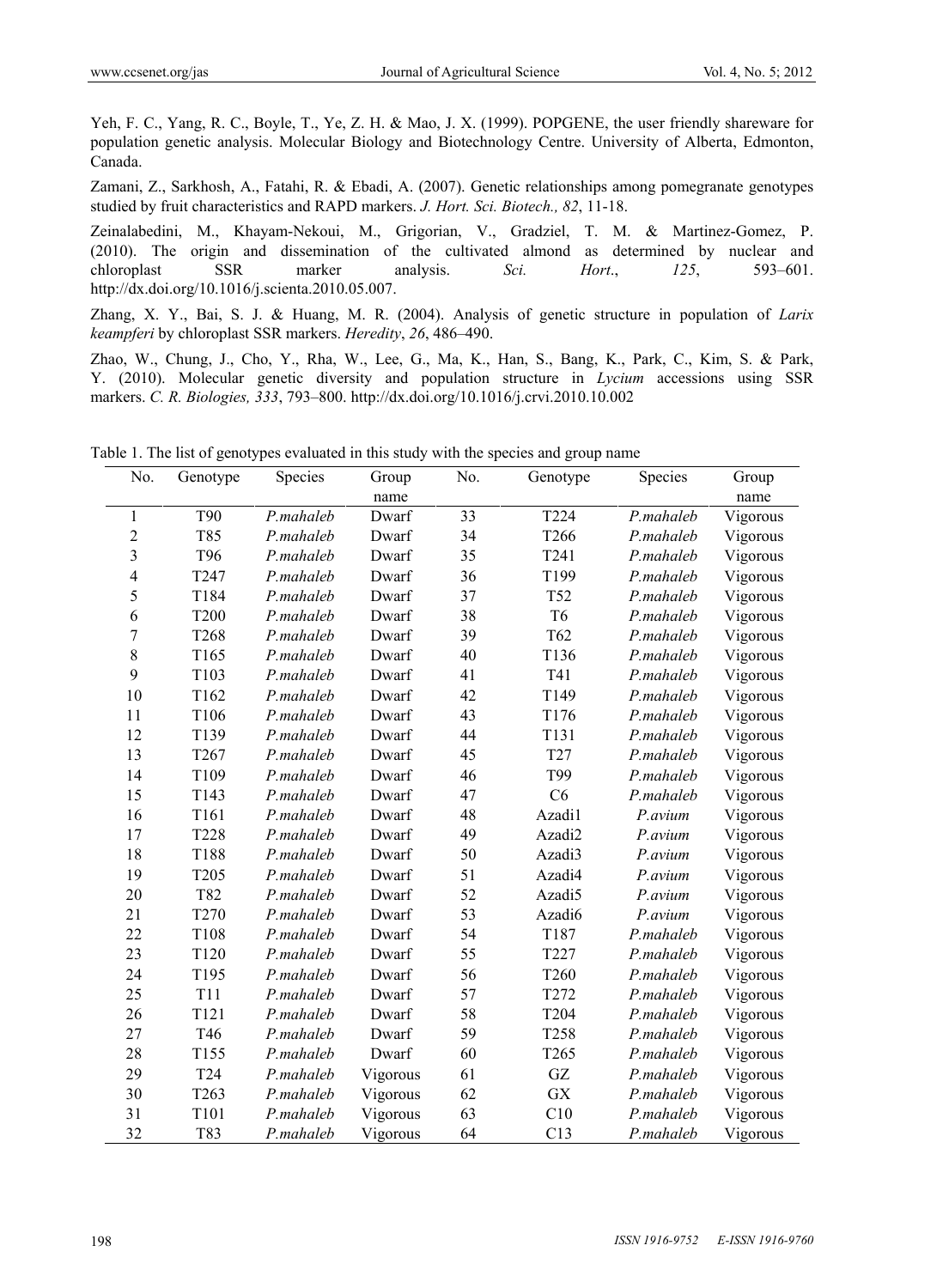| Code              | Repeat                  | Primer Forward5 $\rightarrow$ 3' | Primer Reverse5 $\rightarrow$ 3' | Tm<br>$(^{\circ}C)$ | Expected<br>size(bp) | Reference                        |
|-------------------|-------------------------|----------------------------------|----------------------------------|---------------------|----------------------|----------------------------------|
| 9 NTCP            | $T_{10}$                | CTTCCAAGCTAACGATGC               | CTGTCCTATCCATTAGACAATG           | 55                  | 237                  | Bryan et al.<br>(1999)           |
| NTCP12            | $T_{10}$                | CCTCCATCATCTCTTCCAA              | ATTTATTTCAGTTCAGGGTTCC           | 60                  | 136                  | Bryan et al.<br>(1999)           |
| NTCP18            | $T_{10}$                | CTGTTCTTTCCATGACCCCTC            | CCACCTAGCCAAGCCAGA               | 60                  | 186                  | Bryan et al.<br>(1999)           |
| NTCP40            | $A_{14}$                | GATGTAGCCAAGTGGATCA              | TAATTTGATTCTTCGTCGC              | 55                  | 163                  | Bryan et al.<br>(1999)           |
| Rc3               | $A_{10}$                | TAGGCATAATTCCCAACCCA             | CTTATCCATTTGGAGCATAGGG           | 55                  | 129                  | Ishii and<br>McCouch<br>(2000)   |
| Rc5               | $T_{10}$                | ATTTGGAATTTGGACATTTTGG           | ACTGATTCGTAGGCGTGGAC             | 55                  | 143                  | Ishii and<br>McCouch<br>(2000)   |
| Rc <sub>6</sub>   | $A_{10}$                | GAATTTTAGAACTTTGAATTTTTTACCC     | AAGCGTACCGAAGACTCGAA             | 55                  | 111                  | Ishii and<br>McCouch<br>(2000)   |
| Rc9               | $T_{10}$                | ATAAGGTTATTCCCCGCTTACC           | AAATTGGGGGAATTCGTACC             | 55                  | 144                  | Ishii and<br>McCouch<br>(2000)   |
| ARCP1             | $A_{15}$                | GAACGACGGGAATTGAACC              | GGTGGAATTTGCTACCTTTTT            | 55                  | 163                  | Cheng at al.<br>(2006)           |
| ARCP <sub>2</sub> | $A_{13}$                | TGGAGAAGGTTCTTTTTCAAGC           | CGAACCCTCGGTACGATTAA             | 55                  | 138                  | Cheng at al.<br>(2006)           |
| ARCP4             | $T_{17}$                | CAATTCGGGATTTTCCTTGA             | GAGCGAAGGGGTACGAAATA             | 59                  | 237                  | Cheng at al.<br>(2006)           |
| ARCP5             | $T_{13}$                | GGCCATAGGCTGGAAAGTCT             | GTTTATGCATGGCGAAAAGG             | 60                  | 212                  | Cheng at al.<br>(2006)           |
| ARCP7             | $A_8$                   | TTTACCGAGCAGGTCTACG              | TGAACGATCCCCAGGACTTA             | 55                  | 199                  | Cheng at al.<br>(2006)           |
| ARCP9             | $A_{10}GA_{10}$         | GAAAAATGCAAGCACGGTTT             | TACGATCCGTAGTGGGTTGC             | 55                  | 124                  | Cheng at al.<br>(2006)           |
| ARCP11            | $A_{17}$                | GAGCGAAGGGGTACGAAATA             | CAATTCGGGATTTTCCTTGA             | 59                  | 237                  | Cheng at al.<br>(2006)           |
| ccmpl             | $T_{10}$                | CAGGTAAACTTCTCAACGGA             | CCGAAGTCAAAAGAGCGATT             | 52                  | 139                  | Weising and<br>Gardner<br>(1999) |
| ccmp2             | (A)11                   | GATCCCGGACGTAATCCTG              | ATCGTACCGAGGGTTCGAAT             | 53                  | 189                  | Weising and<br>Gardner<br>(1999) |
| ccmp3             | $(T)$ <sup>11</sup>     | CAGACCAAAAGCTGACATAG             | GTTTCATTCGGCTCCTTTAT             | 48                  | 112                  | Weising and<br>Gardner<br>(1999) |
| ccmp4             | $T_{13}$                | AATGCTGAATCGAYGACCTA             | CCAAAATATTBGGAGGACTCT            | 50                  | 126                  | Weising and<br>Gardner<br>(1999) |
| cemp <sub>5</sub> | (C)7(T)10<br>(T)5C(A)11 | TGTTCCAATATCTTCTTGTCATTT         | AGGTTCCATCGGAACAATTAT            | 51                  | 121                  | Weising and<br>Gardner<br>(1999) |
| ccmp6             | (T)5C(T)17              | CGATGCATATGTAGAAAGCC             | CATTACGTGCGACTATCTCC             | 49                  | 103                  | Weising and<br>Gardner<br>(1999) |
| ccmp7             | (A)13                   | CAACATATACCACTGTCAAG             | ACATCATTATTGTATACTCTTTC          | 42                  | 133                  | Weising and<br>Gardner<br>(1999) |
| ccmp8             | (T)6C(T)14              | TTGGCTACTCTAACCTTCCC             | TTCTTTCTTATTTCGCAGDGAA           | 51                  | 77                   | Weising and<br>Gardner<br>(1999) |
| ccmp9             | $(T)$ 11                | GGATTTGTACATATAGGACA             | <b>CTCAACTCTAAGAAATACTTG</b>     | 41                  | 98                   | Weising and<br>Gardner<br>(1999) |
| ccmp10            | $(T)$ 14                | TTTTTTTTAGTGAACGTGTCA            | TTCGTCGDCGTAGTAAATAG             | 48                  | 103                  | Weising and<br>Gardner<br>(1999) |

Table 2. cpSSR primers sequence used in this study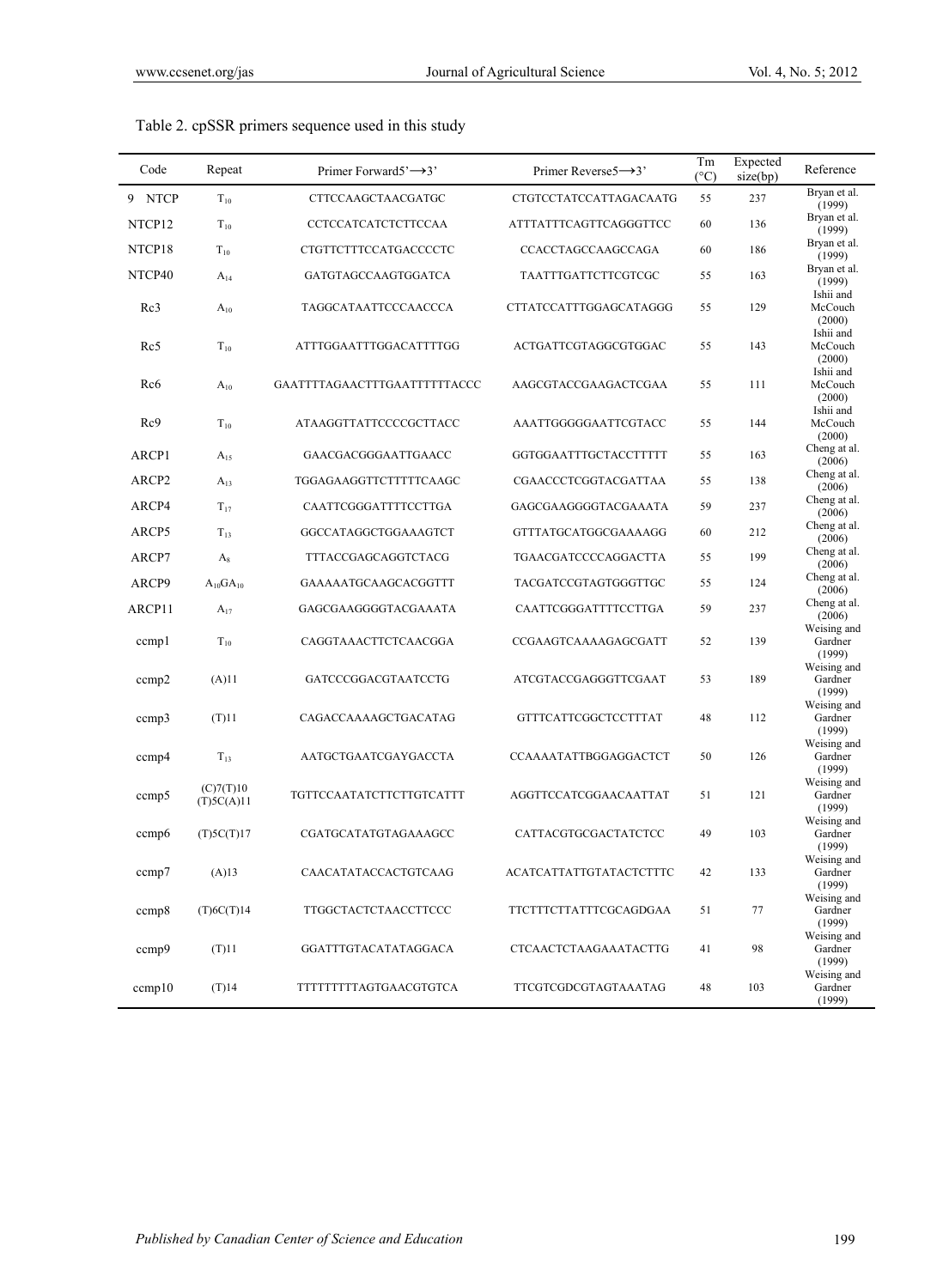| Locus           | Na <sup>a</sup> | $Ne^b$ | $H^c$ | I <sup>d</sup> | PIC  |
|-----------------|-----------------|--------|-------|----------------|------|
| name            |                 |        |       |                |      |
| ccmp2           | $\overline{4}$  | 1.65   | 0.39  | 0.58           | 0.2  |
| ccmp3           | $\overline{2}$  | 1.60   | 0.37  | 0.56           | 0.38 |
| ccmp4           | $\overline{2}$  | 1.20   | 0.17  | 0.31           | 0.17 |
| ccmp7           | $\overline{2}$  | 1.72   | 0.42  | 0.61           | 0.42 |
| AP4             | $\overline{2}$  | 1.68   | 0.40  | 0.59           | 0.4  |
| AP5             | $\overline{2}$  | 1.64   | 0.39  | 0.58           | 0.38 |
| AP7             | $\overline{2}$  | 1.91   | 0.48  | 0.67           | 0.48 |
| AP11            | $\overline{2}$  | 1.75   | 0.43  | 0.62           | 0.43 |
| NP <sub>9</sub> | 3               | 1.47   | 0.32  | 0.60           | 0.21 |
| <b>NP40</b>     | $\overline{c}$  | 1.32   | 0.24  | 0.41           | 0.24 |
| <b>NP18</b>     | $\overline{2}$  | 1.24   | 0.19  | 0.35           | 0.19 |
| Mean            | 2.27            | 1.56   | 0.35  | 0.55           | 0.32 |

Table 3. Number of the allele, major allele frequency, Gene Diversity, PIC, Nei's gene diversity and Shannon's information index (*I*) for each cpSSR primers

 $a<sup>a</sup>$  Na = Observed number of alleles

 $b$  Ne = Effective number of alleles

 $\mathrm{c}$  H = Nei's (1973) gene diversity

 $dI$  = Shannon's Information index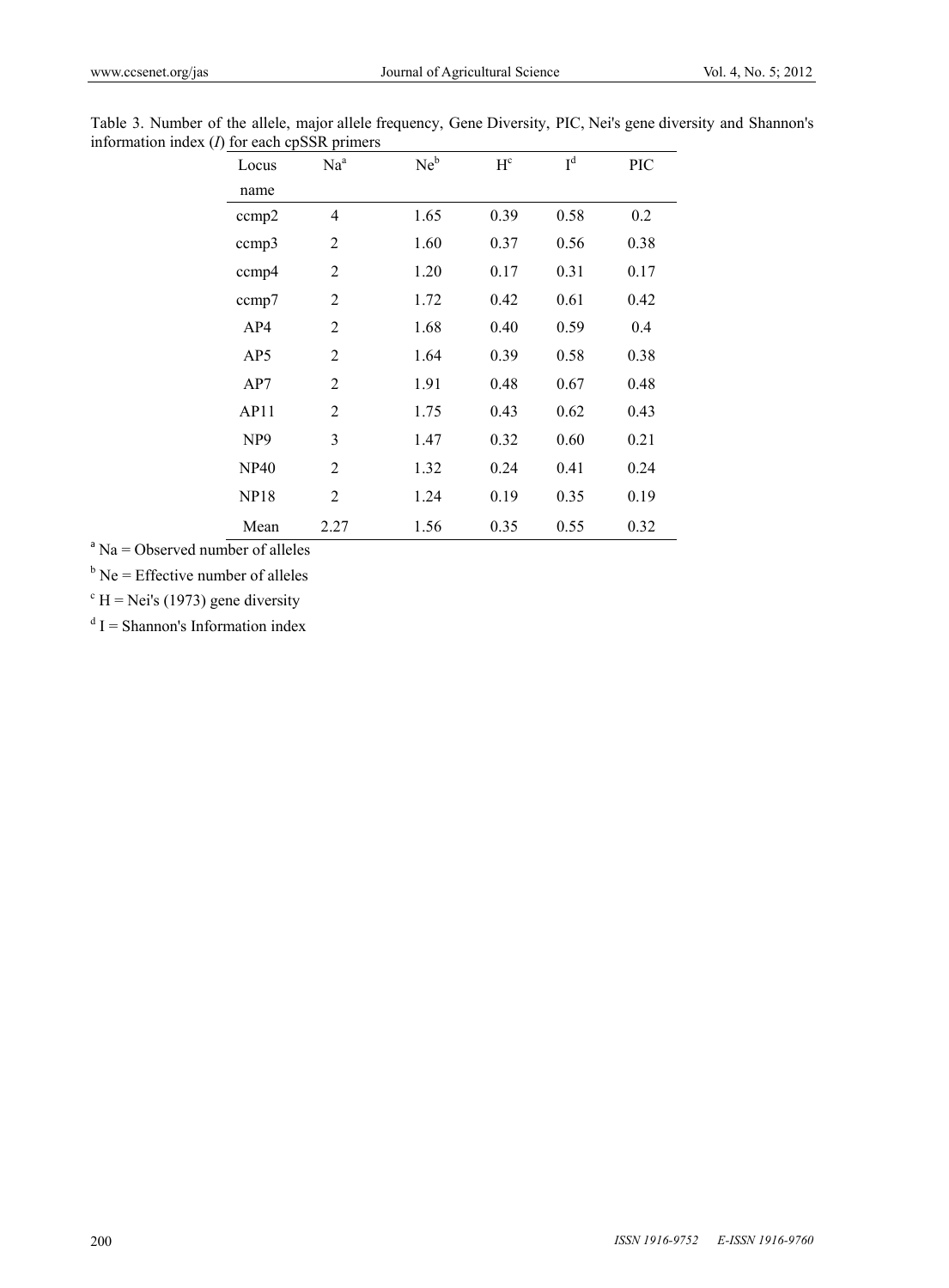| Haplotype      | Genotype         | Haplotype   | Haplotype       | Genotype         | Hyplotype   |
|----------------|------------------|-------------|-----------------|------------------|-------------|
|                | name             | frequencies |                 | name             | frequencies |
| H1             | T <sub>6</sub>   | 0.0172      | H15             | T121             | 0.0172      |
| H2             | <b>T11</b>       | 0.0862      | H16             | T165             | 0.0517      |
|                | T27              |             |                 | <b>T228</b>      |             |
|                | T96              |             |                 | T241             |             |
|                | T106             |             | H17             | T176             | 0.0172      |
|                | T143             |             | H18             | T187             | 0.0172      |
| H <sub>3</sub> | T <sub>24</sub>  | 0.0517      | H19             | T184             | 0.0172      |
|                | T46              |             | H20             | T188             | 0.0172      |
|                | T149             |             | H21             | T195             | 0.0172      |
| H <sub>4</sub> | T41              | 0.0345      | H <sub>22</sub> | <b>T200</b>      | 0.0172      |
|                | T155             |             | H23             | T <sub>205</sub> | 0.0172      |
| H <sub>5</sub> | T52              | 0.069       | H <sub>24</sub> | T224             | 0.0172      |
|                | T139             |             | H25             | T227             | 0.0172      |
|                | T161             |             | H <sub>26</sub> | T260             | 0.0172      |
|                | T247             |             | H27             | T266             | 0.0172      |
| H <sub>6</sub> | T62              | 0.069       | H <sub>28</sub> | T267             | 0.0172      |
|                | T83              |             | H <sub>29</sub> | T268             | 0.0172      |
|                | T <sub>263</sub> |             | H30             | T270             | 0.0172      |
|                | T272             |             | H31             | GZ               | 0.0172      |
| H7             | T82              | 0.0517      | H32             | C6               | 0.0172      |
|                | T99              |             | H33             | C10              | 0.0172      |
|                | T199             |             | H34             | C13              | 0.0172      |
| H8             | T85              | 0.0172      | H35             | GX               | 0.0172      |
| H <sub>9</sub> | <b>T90</b>       | 0.0172      | H36             | Azadi1           | 0.333       |
| H10            | T101             | 0.0517      |                 | Azadi2           |             |
|                | T131             |             | H37             | Azadi3           | 0.167       |
|                | T136             |             | H38             | Azadi4           | 0.167       |
| H11            | T103             | 0.0172      | H39             | Azadi5           | 0.167       |
| H12            | T108             | 0.0345      | H40             | Azadi6           | 0.167       |
|                | T162             |             | H41             | T204             | 0.0172      |
| H13            | T109             | 0.0172      | H42             | T258             | 0.0172      |
| H14            | T120             | 0.0172      | H43             | T <sub>265</sub> | 0.0172      |

Table 4. Haplotype detected in the genotypes by cpSSR analysis

Table 5. Analysis of molecular variance (AMOVA) in groups and species of studied genotypes

| Analysis | Source of<br>variation | Degree of<br>freedom | Sum of<br>squares | Variance<br>components | $%$ of<br>variance | $P$ value   | $*Fst$ |
|----------|------------------------|----------------------|-------------------|------------------------|--------------------|-------------|--------|
|          | Among groups           |                      | 5.73              | 0.12                   | 6.12               | 0.0049      | 0.06   |
|          | Within groups          | 62                   | 116.33            | 1.87                   | 93.88              |             |        |
| 2        | Among species          |                      | 23.37             | 2                      | 55.72              | ${}< 0.001$ | 0.56   |
|          | Within species         | 62                   | 98.7              | 1.6                    | 44.28              |             |        |

*\*FST* = Fixation Index